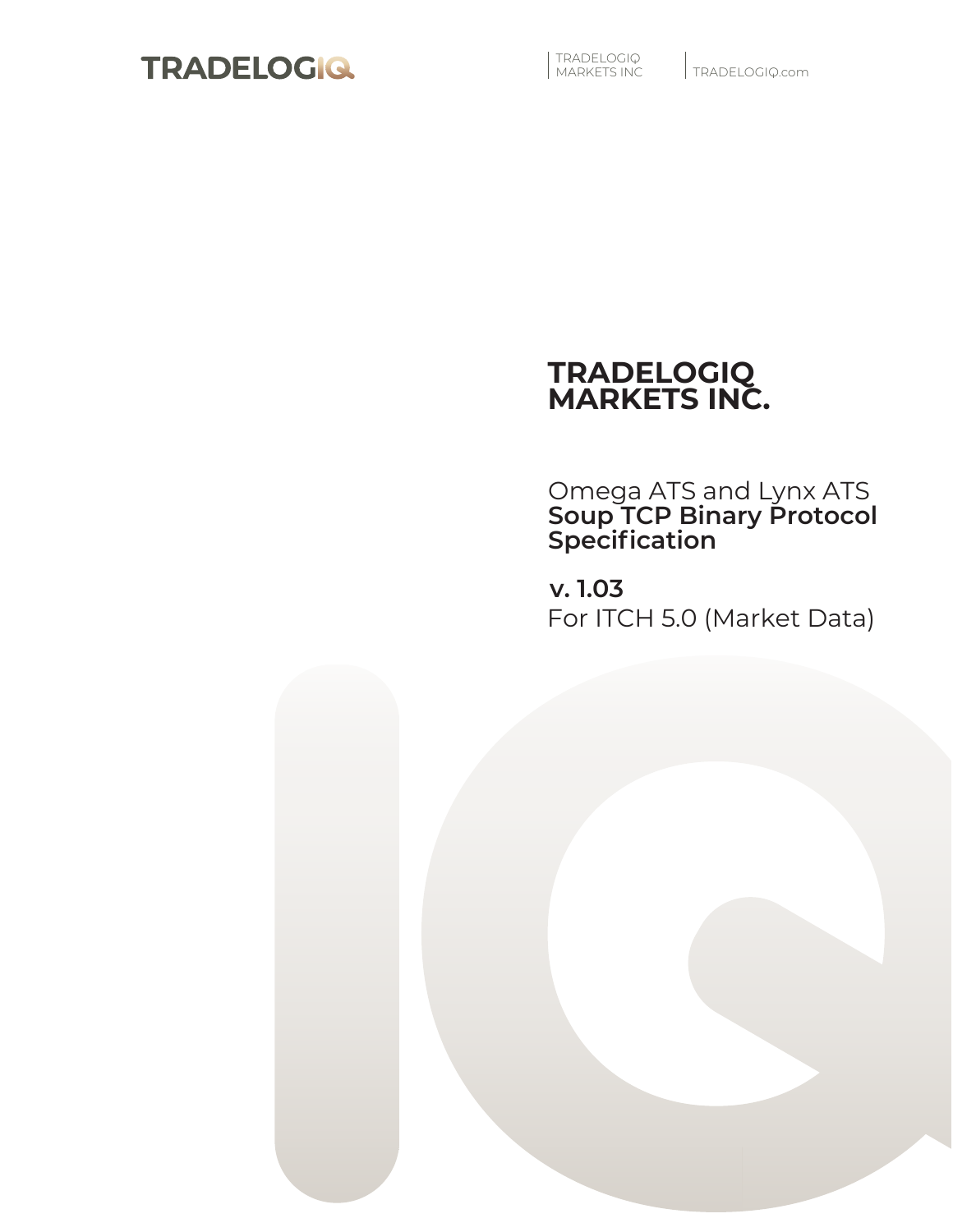## Revision History

| Date             | Revision | Description of Change                                                                                                                                             |  |  |
|------------------|----------|-------------------------------------------------------------------------------------------------------------------------------------------------------------------|--|--|
| October 19, 2017 | 1.00     | Document Created                                                                                                                                                  |  |  |
| October 20, 2017 | 1.01     | Edits made to document.                                                                                                                                           |  |  |
| October 24, 2017 | 1.02     | Edits made to document.                                                                                                                                           |  |  |
| Jan 8, 2019      | 1.03     | Updated the Value column for the following sections:<br>1.5.1 Login Accepted Packet<br>Sequence Number<br>1.6.1 Login Request Packet<br>Requested Sequence Number |  |  |

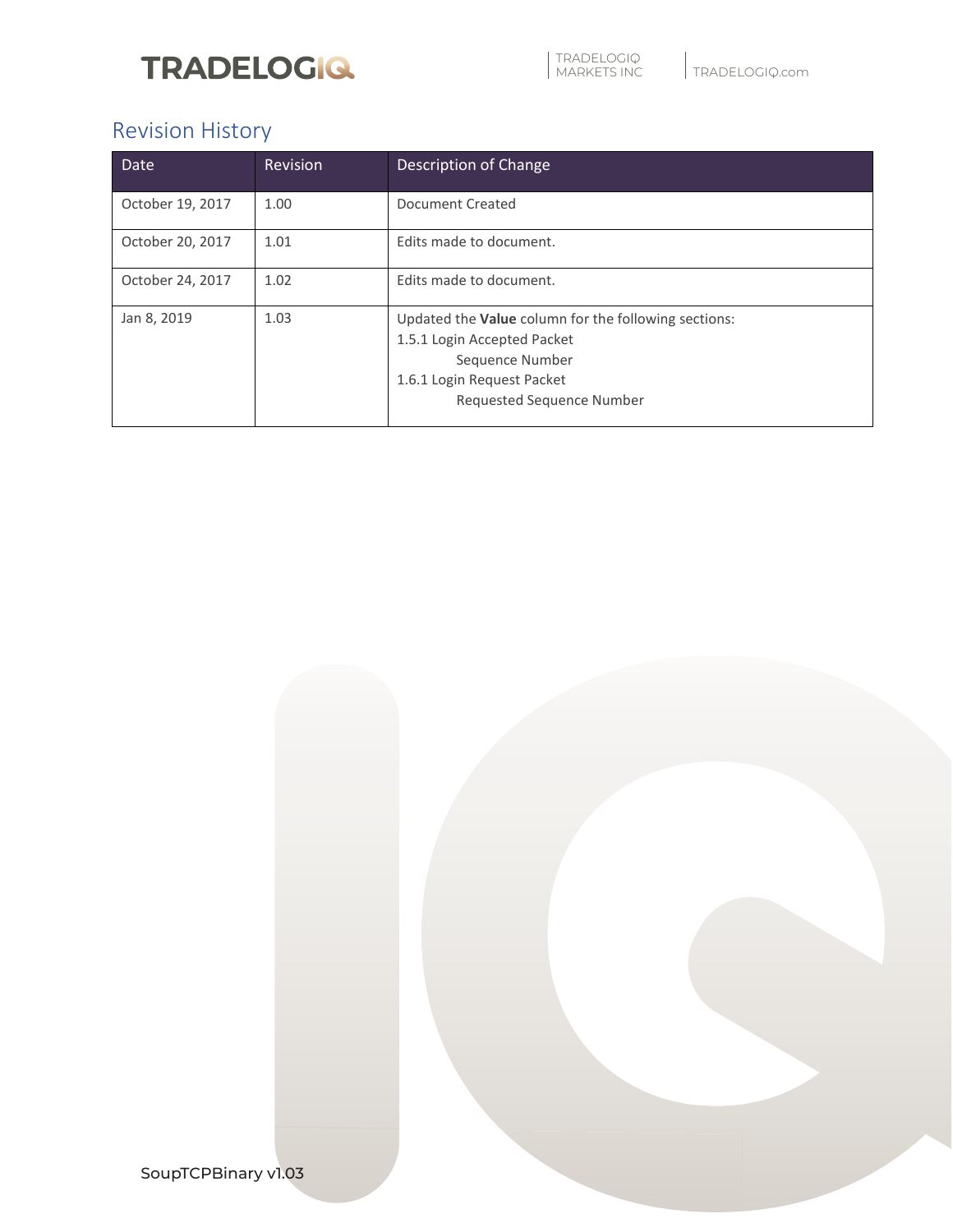### Contents

| 1. |        |  |
|----|--------|--|
|    | 1.1.   |  |
|    | 1.2.   |  |
|    | 1.3.   |  |
|    | 1.4.   |  |
| 2. |        |  |
|    | 1.5.   |  |
|    | 1.5.1. |  |
|    | 1.5.2. |  |
|    | 1.5.3. |  |
|    | 1.5.4. |  |
|    | 1.6.   |  |
|    | 1.6.1. |  |
|    | 1.6.2. |  |
|    | 1.6.3. |  |
|    | 1.6.4. |  |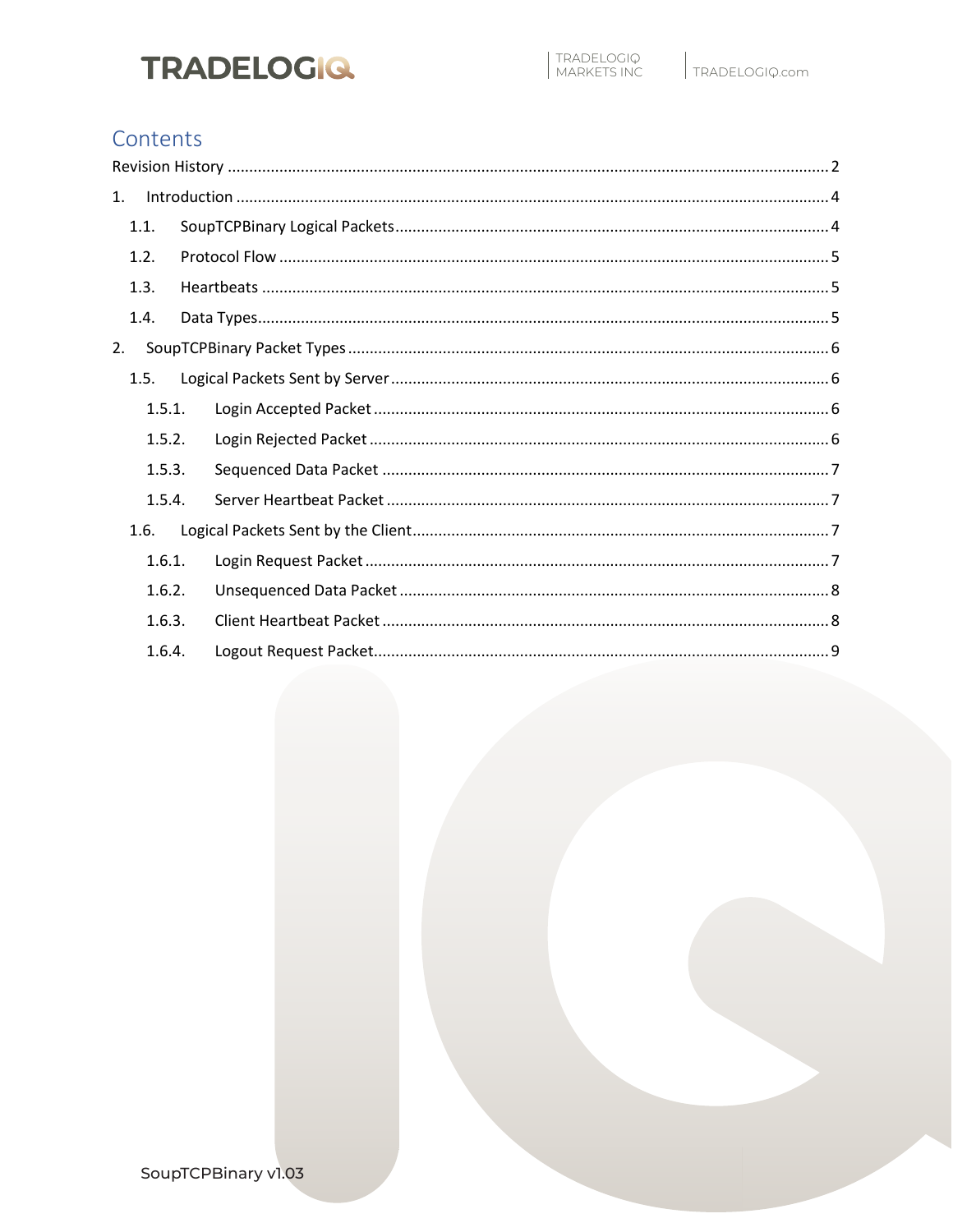### *1. Introduction*

SoupTCPBinary is a lightweight point-to-point protocol, built on top of TCP/IP sockets which allow delivery of real-time sequenced messages from a server to a client. SoupTCPBinary guarantees that the client receives each message generated by the server, in sequence, even across underlying TCP/IP socket connection failures.

Clients can also send messages to the server via SoupTCPBinary; however, these messages are not sequenced and may be lost in the case of a TCP/IP socket failure.

This transmission protocol is ideal for systems where a server needs to deliver a logical stream of sequenced messages to a client in real-time but does not require the same level of guarantees for client generated messages, either because the data stream is unidirectional or because the server application generates higher-level sequenced acknowledgments for any important client-generated messages.

SoupTCPBinary is designed to be used in conjunction with higher lever protocols that specify the contents of the messages that are being delivered. This protocol layer is opaque to the higher-level messages.

SoupTCPBinary also includes a simple scheme that allows the server to authenticate the client on login.

### 1.1. SoupTCPBinary Logical Packets

The SoupTCPBinary client and server communicate by exchanging a series of logical packets.

Each SoupTCPBinary logical packet has:

- a two byte big-endian length that indicates the rest of the packet
- a single byte header which indicates the packet type
- a variable length payload

| Two Byte Packet Length | Packet Type | Variable-length payload |
|------------------------|-------------|-------------------------|
|------------------------|-------------|-------------------------|

SoupTCPBinary Logical Packet Structure

NOTES:

**The SoupTCPBinary logical packets do not necessarily map directly to physical packets on the** underlying network socket; they may be broken apart or aggregated by the TCP/IP stack.

Omega Securities Inc.

The SoupTCPBinary protocol does not define a maximum payload length.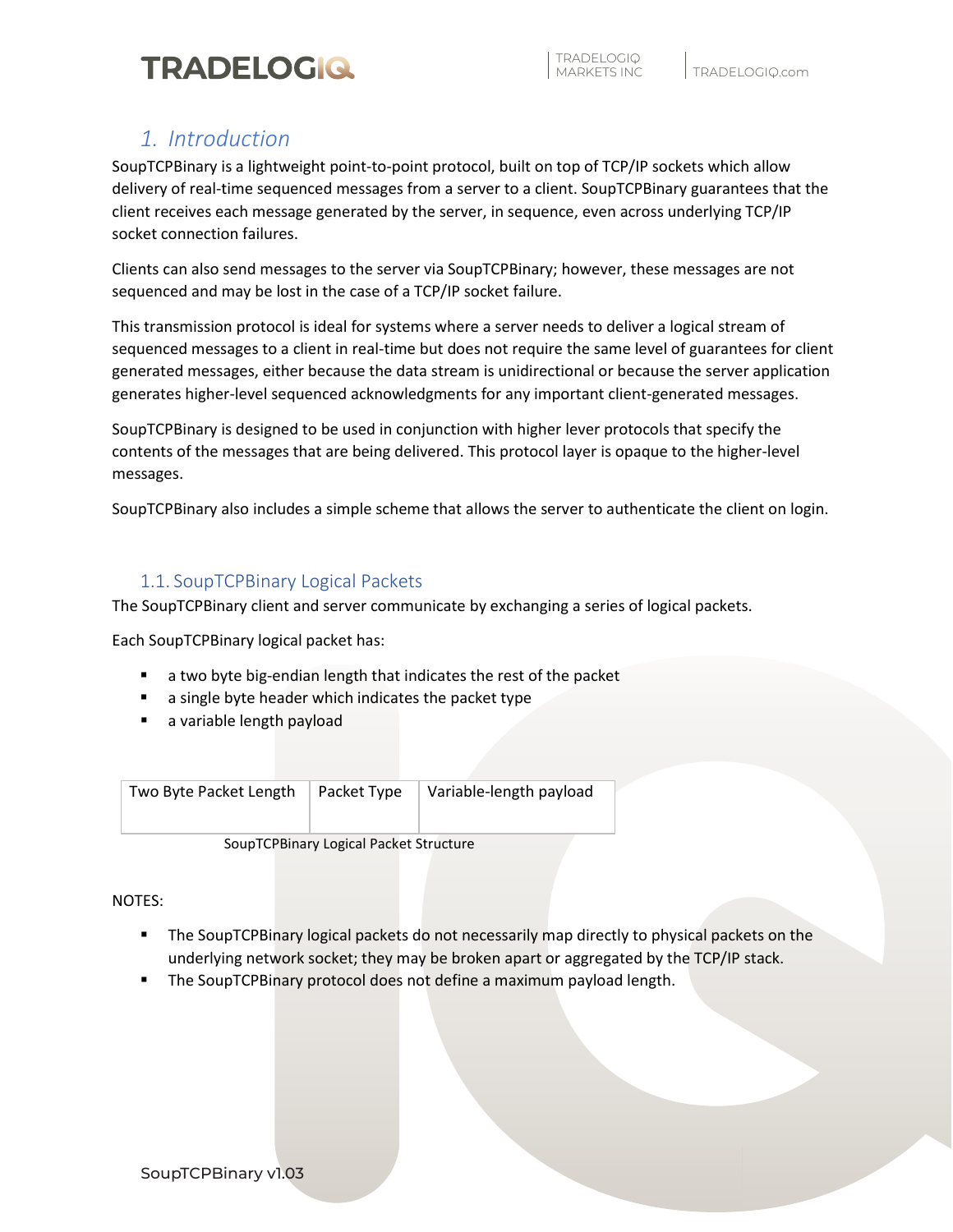### 1.2. Protocol Flow

A SoupTCPBinary connection begins with the client opening a TCP/IP socket to the server and sending a Login Request Packet. If the login request is valid, the server responds with a Login Accepted Packet and begins sending Sequenced Data Packets. The connection continues until the TCP/IP socket is broken.

Each Sequenced Data Packet carries a single higher-level protocol message.

Sequenced Data Packets do not contain an explicit sequence number; instead both client and server compute the sequence number locally by counting messages as they go.

The sequence number of the first sequenced message in each session is always 1.

When initially logging into a server the client should set the Requested Sequence Number field to 1 and leave the Requested Session field blank in the Login Request Packet. The client will then inspect the Login Accepted Packet to determine the currently active session. Starting at 1, the client begins incrementing its local sequence number each time a Sequenced Data Packet is received. If the TCP/IP connection is ever broken, the client can then re-log into the server indicating the current session and its next expected sequence number. By doing this, the client is guaranteed to always receive every sequenced message in order, despite TCP/IP connection failures.

SoupTCPBinary also permits the client to send messages to the server using Unsequenced Data Packets at any time after the Login Accepted Packet is received. These messages may be lost during TCP/IP socket connection failures.

### 1.3. Heartbeats

SoupTCPBinary uses logical heartbeat packets to quickly detect link failures. The server must send a Server Heartbeat packet anytime more than 1 second has passed since the server last sent any data. This ensures that the client will receive data on a regular basis. If the client does not receive anything (neither data nor heartbeats) for an extended period of time, it can assume that the link is down and attempt to reconnect using a new TCP/IP socket.

Similarly, once logged in, the client must send a Client Heartbeat packet anytime more than 1 passes since the client last sent anything. If the server doesn't receive anything from the client for an extended period of time (typically 15 seconds), it can close the existing socket and listen for a new connection.

Omega Securities Inc.

### 1.4. Data Types

Character data fields are standard ASCII bytes.

Numeric fields use ASCII digits and are padded on the left with spaces.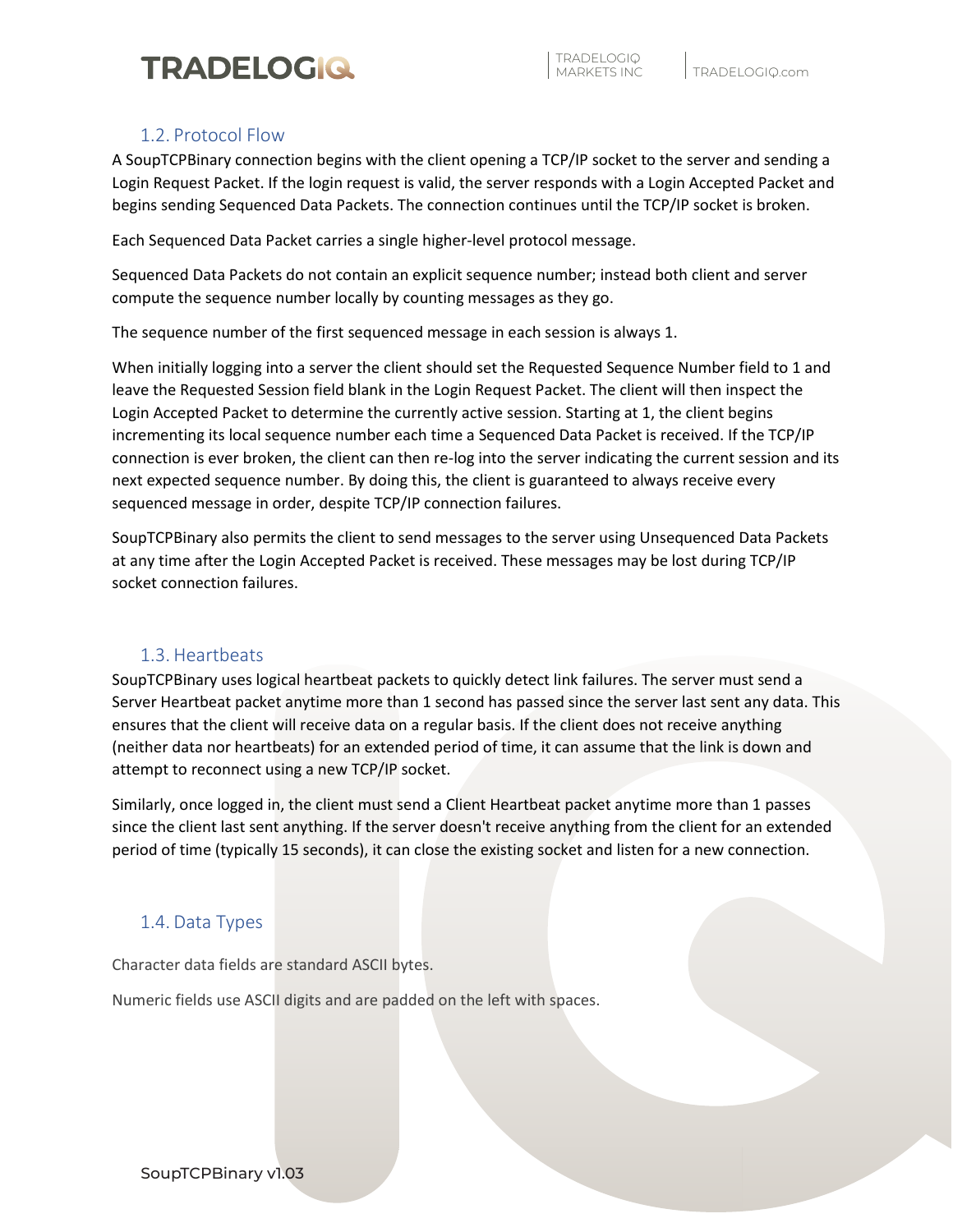### *2. SoupTCPBinary Packet Types*

### 1.5. Logical Packets Sent by Server

### 1.5.1. Login Accepted Packet

The SoupTCPBinary server sends a Login Accepted Packet in response to receiving a valid Login Request from the client. This packet will always be the first packet sent by the server after a successful login request.

| <b>Name</b>        | <b>Offset</b> | Length         | Value                | <b>Notes</b>                                                                                 |
|--------------------|---------------|----------------|----------------------|----------------------------------------------------------------------------------------------|
| Packet Length      | 0             | $\overline{2}$ | Integer              | Number of bytes after this field<br>until the next packet.                                   |
| Packet Type        | $\mathcal{P}$ | 1              | 'Α'                  | Login Accepted Packet                                                                        |
| Session            | 3             | 10             | Alphanumeric         | Session ID of the session that is<br>now logged into. Left padded with<br>spaces.            |
| Sequence<br>Number | 13            | 20             | <b>ASCII Numeric</b> | The sequence number of the next<br>Sequenced Message to be sent.<br>Left padded with spaces. |

### 1.5.2. Login Rejected Packet

The SoupTCPBinary server sends this packet in response to an invalid Login Request Packet from the client. The server closes the socket connection after sending the Login Reject Packet. This will be the only packet sent by the server in the case of an unsuccessful login attempt.

| <b>Name</b>           | <b>Offset</b> | Length | Value       | <b>Notes</b>                                                                         |
|-----------------------|---------------|--------|-------------|--------------------------------------------------------------------------------------|
| Packet Length         | 0             |        | Integer     | Number of bytes after this field until<br>the next packet.                           |
| Packet Type           |               | 1      | $^{\prime}$ | Login Rejected Packet                                                                |
| Reject Reason<br>Code | 3             | 1      | Alpha       | 'A' Not Authorized-invalid<br>user/password<br>'S' Session invalid or not available. |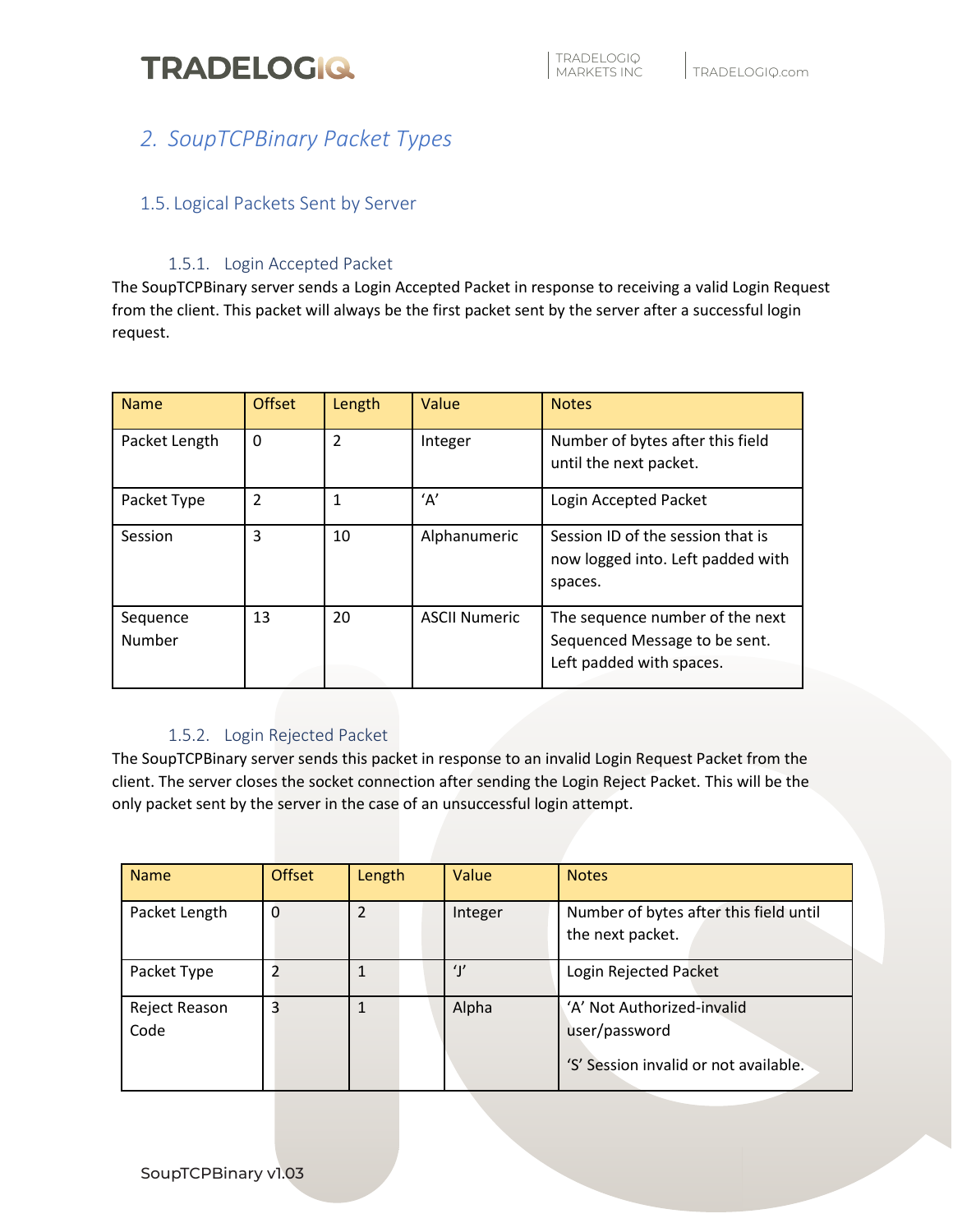

#### 1.5.3. Sequenced Data Packet

The Sequenced Data Packets act as an envelope to carry the actual sequenced data messages that are transferred from the server to the client. Each Sequenced Data Packet carries one message from the higher-lever protocol. The sequence number of each message is implied; the initial sequence number of the first Sequenced Data Packet for a given TCP/IP connection is specified in the Login Accepted Packet and the sequence number increments by 1 for each Sequenced Data Packet transmitted.

Since SoupTCPBinary logical packets are carried via TCP/IP sockets, the only way logical packets can be lost is in the event of a TCP/IP socket connection failure. In this case, the client can reconnect to the server and request the next expect sequence number and pick up where it left off.

| <b>Name</b>   | <b>Offset</b> | Length   | Value   | <b>Notes</b>                                                                                |
|---------------|---------------|----------|---------|---------------------------------------------------------------------------------------------|
| Packet Length | 0             |          | Integer | Number of bytes after this field until<br>the next packet.                                  |
| Packet Type   | າ             |          | 's'     | Sequenced Data Packed.                                                                      |
| Message       | 3             | Variable | Any     | Defined by a higher-level protocol, zero<br>length indicates no more messages<br>available. |

### 1.5.4. Server Heartbeat Packet

The server should send a Server Heartbeat Packet anytime more than 1 second passes where no data has been sent to the client. The client can then assume that the link is lost if it does not receive anything for an extended period of time.

| <b>Name</b>   | <b>Offset</b> | Length | Value   | <b>Notes</b>                                               |
|---------------|---------------|--------|---------|------------------------------------------------------------|
| Packet Length |               |        | Integer | Number of bytes after this field until<br>the next packet. |
| Packet Type   |               |        | Ή,      | Server Heartbeat Packet.                                   |

### 1.6. Logical Packets Sent by the Client

### 1.6.1. Login Request Packet

The SoupTCPBinary client must send a Login Request Packet immediately upon establishing a new TCP/IP socket connection to the server.

Client and server must have mutually agreed upon the username and password fields. They provide simple authentication to prevent a client from inadvertently connecting to the wrong server.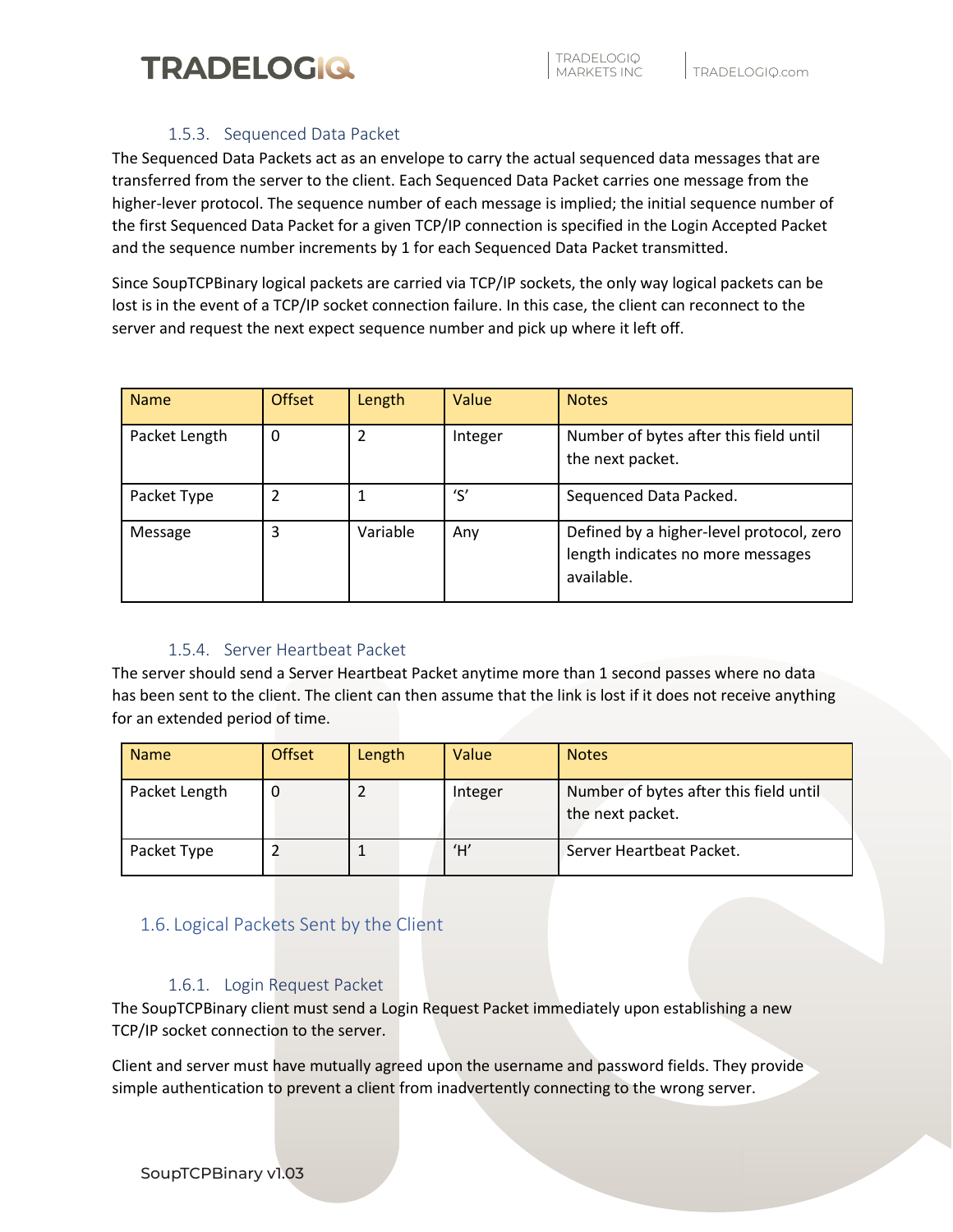

Both Username and Password are case-insensitive and should be padded on the right with spaces.

The server can terminate an incoming TCP/IP socket if it does not receive a Login Request Packet within a reasonable period of time (typically 30 seconds).

| <b>Name</b>   | <b>Offset</b>  | Length         | Value          | <b>Notes</b>                                               |
|---------------|----------------|----------------|----------------|------------------------------------------------------------|
| Packet Length | 0              | $\overline{2}$ | Integer        | Number of bytes after this field until<br>the next packet. |
|               |                |                |                |                                                            |
| Packet Type   | $\overline{2}$ | $\mathbf{1}$   | $^{\prime}$    | Login Request Packet.                                      |
| Username      | 3              | 6              | Alphanumeric   | Username                                                   |
| Password      | 9              | 10             | Alphanumeric   | Password                                                   |
| Requested     | 19             | 10             | Alphanumeric   | Specifies session to log onto. All blanks                  |
| Session       |                |                |                | to log onto the currently active session.                  |
| Requested     | 29             | 20             | <b>ASCII</b>   | Specifies the next sequence number                         |
| Sequence      |                |                | <b>Numeric</b> | the client wants to receive upon                           |
| Number        |                |                |                | connection or 0 to start receiving the                     |
|               |                |                |                | most recently generated message.                           |

### 1.6.2. Unsequenced Data Packet

The Unsequenced Data Packets act as an envelope to carry the actual data messages that are transferred from the client to the server. These messages are not sequenced and may be lost in the event of a socket failure. The higher-level protocol must be able to handle these lost messages in the case of a TCP/IP socket connection failure.

| <b>Name</b>   | <b>Offset</b> | Length         | Value   | <b>Notes</b>                                               |
|---------------|---------------|----------------|---------|------------------------------------------------------------|
| Packet Length |               | $\overline{2}$ | Integer | Number of bytes after this field until<br>the next packet. |
| Packet Type   |               |                | 'U'     | Unsequenced Data Packet.                                   |
| Message       |               | Variable       | Any     | Data defined by a higher protocol.                         |

### 1.6.3. Client Heartbeat Packet

The client should send a Client Heartbeat Packet anytime more than 1 second passes where no data has been sent to the server. The server can then assume that the link is lost if it does not receive anything for an extended period of time.